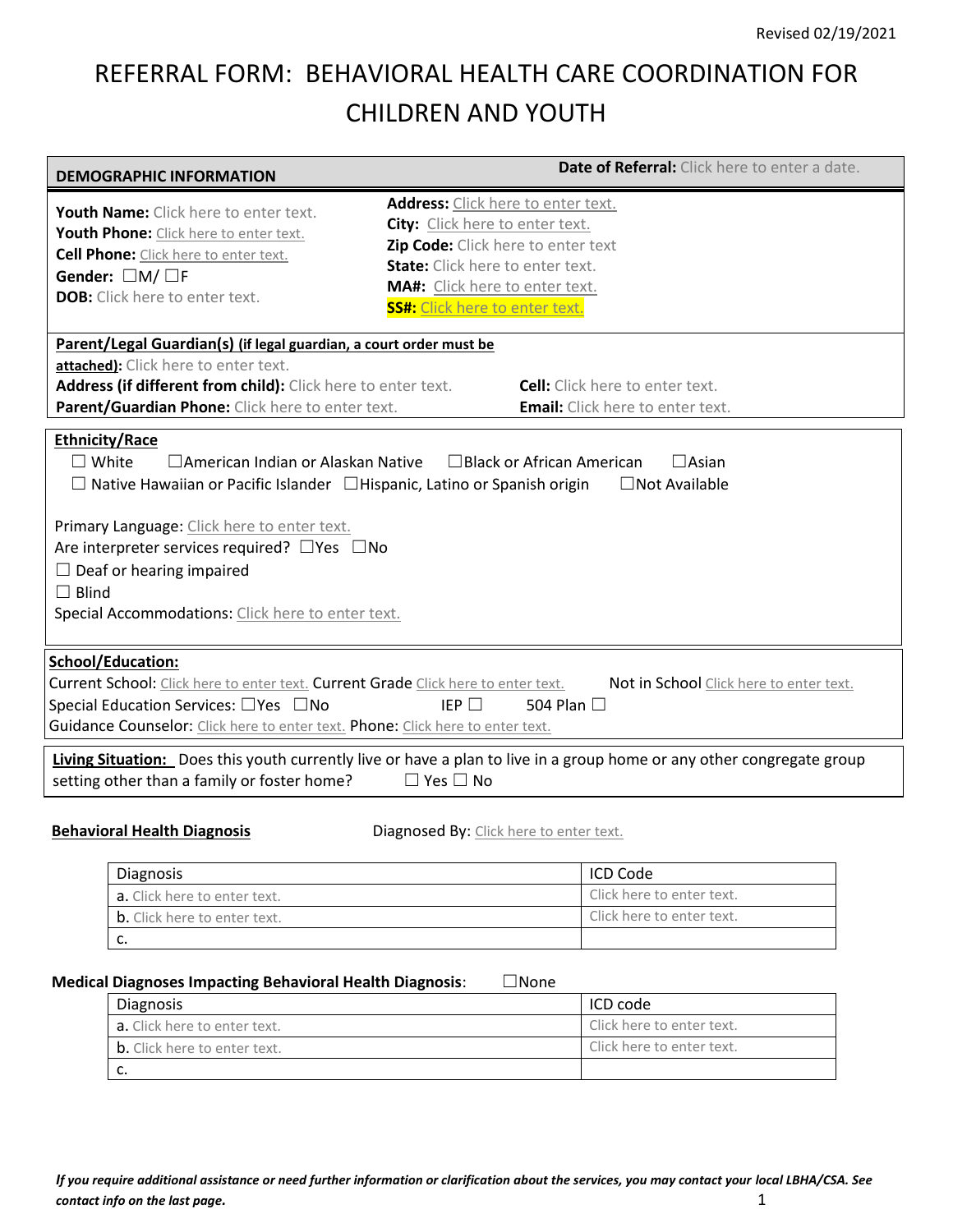### **Psychosocial/ Environmental Elements Impacting Diagnosis:** ☐None

| Diagnosis                           | ICD Code                  |
|-------------------------------------|---------------------------|
| <b>a.</b> Click here to enter text. | Click here to enter text. |
| <b>b.</b> Click here to enter text. | Click here to enter text. |
|                                     |                           |

### **Current Medication:** ☐None

| Name                                | Dosage                    |
|-------------------------------------|---------------------------|
| a. Click here to enter text.        | Click here to enter text. |
| <b>b.</b> Click here to enter text. | Click here to enter text. |
| ັບ.                                 |                           |

**Primary Physician:** Click here to enter text. **Phone Number: Click here to enter text.**

#### **Reason for Referral: (Please provide a brief explanation of the level the child/youth is being referred)**

Click here to enter text.

## **Release of Information: (please review and have the parent/guardian sign the release)**

I understand that I am applying for Care Coordination in Choose an item.. This service has been explained to me and I understand that if approved I will participate in development of a Plan of Care with a team of people working with my family. I authorize the release of information to the Care Coordination Organization in Choose an item. so they can conduct a full screening and initiate an eligibility determination by the Administrative Service Organization (ASO) to determine my eligibility for Care Coordination services. I understand that I may revoke my permission at any time by written or verbal request.

| Signature of parent or legal guardian: | Date: |
|----------------------------------------|-------|
| Witness Signature:                     | Date: |

## **Name of Person Making Referral:** Click here to enter text.

**Agency:** Click here to enter text. **Phone:** Click here to enter text.

FAX: Click here to enter text. E-Mail Click here to enter text.

*If you require additional assistance or need further information or clarification about the services, you may contact your local LBHA/CSA. See contact info on the last page.* 2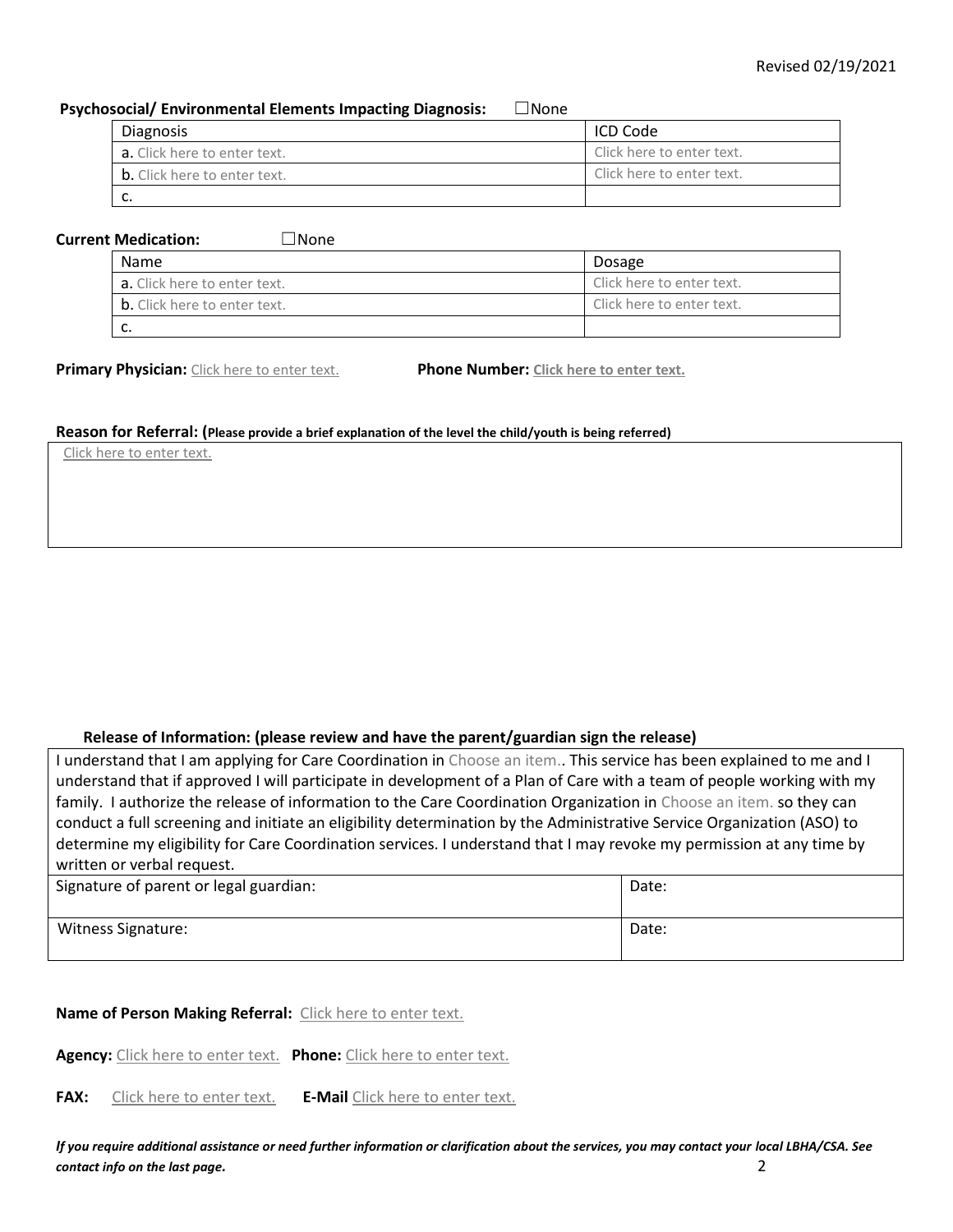## **Please indicate the level of care that you intend to refer the youth**

| $\Box$ Level I- GENERAL (must meet at least 2) |  |
|------------------------------------------------|--|
|------------------------------------------------|--|

- A.  $\Box$  participant is not linked to behavioral health services, health coverage or medical services;
- $B.$   $\Box$  participant lacks basic supports for education, income, shelter and food;
- C.  $\Box$  participant is transitioning from one level of intensity to another level of intensity of services;
- D. □ participant needs care coordination services to obtain and maintain community-based treatment and services;

## ☐ **Level II- MODERATE (must meet at least 3)**

A.□ participant is not linked to behavioral health services, health insurance or medical services;

 $B.\Box$  participant lacks basic supports for education, income, food or transportation;

 $C.\Box$  participant is homeless or at risk of homelessness;

D. □ participant is transitioning from one level of intensity to another level of intensity of services including transitioning out of the following services:

- $(1)$  $\Box$  inpatient psychiatric or substance use services
- $(2)$  $\Box$  RTC; OR
- (3)☐1915(i) services under COMAR 10.09.89
- E. Due to multiple behavioral health stressors within the past 12 month, the participant has a history of:

 $(1)$  $\Box$  of psychiatric hospitalizations, or

 $(2) \Box$  repeated visits or admissions to:

- (a)  $\Box$  Emergency room psychiatric units;
- (b)  $\Box$  crisis beds; or
- (c)  $\Box$  inpatient psychiatric units ;

F. Participant needs care coordination services to obtain and maintain community- based treatment and services;

## ☐ **Level III- INTENSIVE - must meet at least 1 of the below criteria and submit CON documents outlined in I-IX below.**

A. Participant shall meet the following criteria to be eligible based on

their impaired functioning and service intensity level:

 $(1)$  $\Box$  Transitioning from a residential treatment center to the community; or

(3)  $\Box$  Be living in the community and;

(a) Be 0 through 6 and:

- (i)  $\Box$  be referred directly from an inpatient hospital unit; or
	- (ii)  $\Box$  if living in the community, have one or more psychiatric hospitalizations or emergency room visits in the last 12 mo.
- $(2)$  $\Box$  Be living in the community and;
	- (a) $\Box$  Be 6 through 21 years old and have:
		- (i) $\Box$  any combination of 2 or more inpatient psychiatric hospitalizations or emergency room visits in past 12 mo.; or
		- $(ii)$  have been in RTC within the past 90 calendar days
- *Level III referrals require submission of a psychosocial evaluation dated within 30 days prior to submission of application. This evaluation must address the following:*
- I. Identifying information.
- II. Reason for referral.
- III. Reports reviewed to complete this referral.
- IV. **Risk of Harm** Indicate child's potential to be harmed by others or cause significant harm to self or others.
- V. **Functional Status** Indicate the degree to which the child or adolescent is able to fulfill responsibilities and interact with others. Include educational.
- VI. **Co**-**Occurrence of Conditions**-Developmental, medical, substance use, and psychiatric. Include DSM 5 diagnosis and medications, both current and past.
- VII. **Recovery Environment** Indicate environmental factors that have the potential to impact a youth's efforts to achieve or maintain recovery. Include description of family constellation and commitment.
- VIII. **Resiliency and/or Response to Services**-Indicate the child or adolescents ability to self-correct when there are disruptions in the environment. Include any major life changes and how the child or adolescent responded.
- IX. **Involvement in Services-** Indicate the quantity and quality of the child/youth and primary care taker's involvement in services. Include involvement with other agencies; list all inpatient and outpatient treatments, and out of home placements (i.e. group homes, shelters, foster care or RTCs)

*If you require additional assistance or need further information or clarification about the services, you may contact your local LBHA/CSA. See contact info on the last page.* 3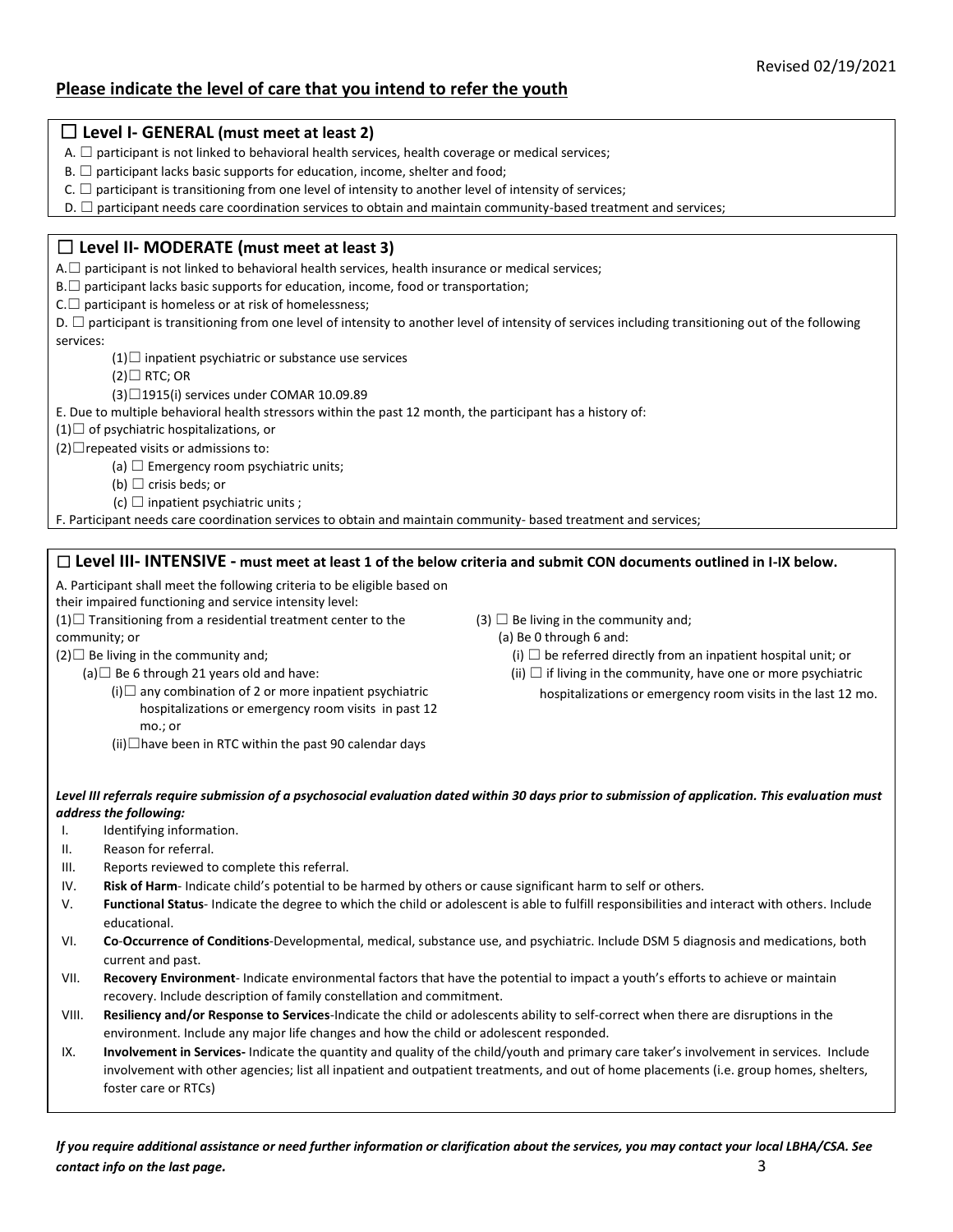Care Coordination Organization Contacts

| <b>Jurisdiction</b>     | <b>CCO Name</b>                           | <b>CCO Phone #</b> | <b>CCO Fax#</b> |
|-------------------------|-------------------------------------------|--------------------|-----------------|
| Allegany                | Potomac Case Management                   | 301791-3087        | 301-393-0730    |
| Anne Arundel            | Center for Children                       | 301-609-9887       | 301-609-7284    |
|                         | <b>Empowering Minds Resource Center</b>   | 410-625-5088       | 410-625-4890    |
|                         | Hope Health Systems                       | 410-265-8737       | 410-265-1258    |
| <b>Baltimore City</b>   | Optimum Maryland                          | 410-233-6200       | 410-233-6201    |
|                         | <b>Volunteers of America</b>              | 240-579-6698       | 301-560-8505    |
|                         | <b>Wraparound Maryland</b>                | 443-449-7713       | 443-451-8268    |
| <b>Baltimore County</b> | <b>Hope Health Systems</b>                | 410-265-8737       | 410-265-1258    |
| Calvert                 | <b>Center for Children</b>                | 410-535-3047       | 410-535-3890    |
| Caroline                | <b>Wraparound Maryland</b>                | 410-690-4805       | 410-690-4806    |
| Carroll                 | Potomac Case Management                   | 443-244-4113       | 443-293-7086    |
| Cecil                   | Advantage Psychiatric Services, LLC       | 410-686-3629       | 410-392-3417    |
| Charles                 | Center for Children                       | 301-609-9887       | 301-609-7284    |
| Dorchester              | <b>Wraparound Maryland</b>                | 410-690-4805       | 410-690-4806    |
| Frederick               | Potomac Case Management                   | 443-244-4113       | 240-578-4885    |
| Garrett                 | <b>Burlington United Methodist Family</b> | 301-334-1285       | 301-334-0668    |
|                         | Services                                  |                    |                 |
| Harford                 | <b>Empowering Minds Resource Center</b>   | 443-484-2306       | 443-484-2970    |
| Howard                  | Center for Children                       | 240-291-6984       | 301-609-7284    |
| Kent                    | <b>Wraparound Maryland</b>                | 410-690-4805       | 410-690-4806    |
| Montgomery              | <b>Volunteers of America</b>              | 240-696-1565       | 301-306-5105    |
| Prince George's         | Center for Children                       | 240-682-2253       | 301-609-7284    |
| Queen Anne's            | <b>Wraparound Maryland</b>                | 410-690-4805       | 410-690-4806    |
| St. Mary's              | <b>Center for Children</b>                | 301-475-8860       | 301-475-3843    |
| Somerset                | <b>Wraparound Maryland</b>                | 410-219-5070       | 410-219-5072    |
| Talbot                  | <b>Wraparound Maryland</b>                | 410-690-4805       | 410-690-4806    |
| Washington              | <b>Potomac Case Management</b>            | 301-791-3087       | 301-393-0730    |
| Wicomico                | <b>Wraparound Maryland</b>                | 410-219-5070       | 410-219-5072    |
| Worcester               | <b>Wraparound Maryland</b>                | 410-219-5070       | 410-219-5072    |